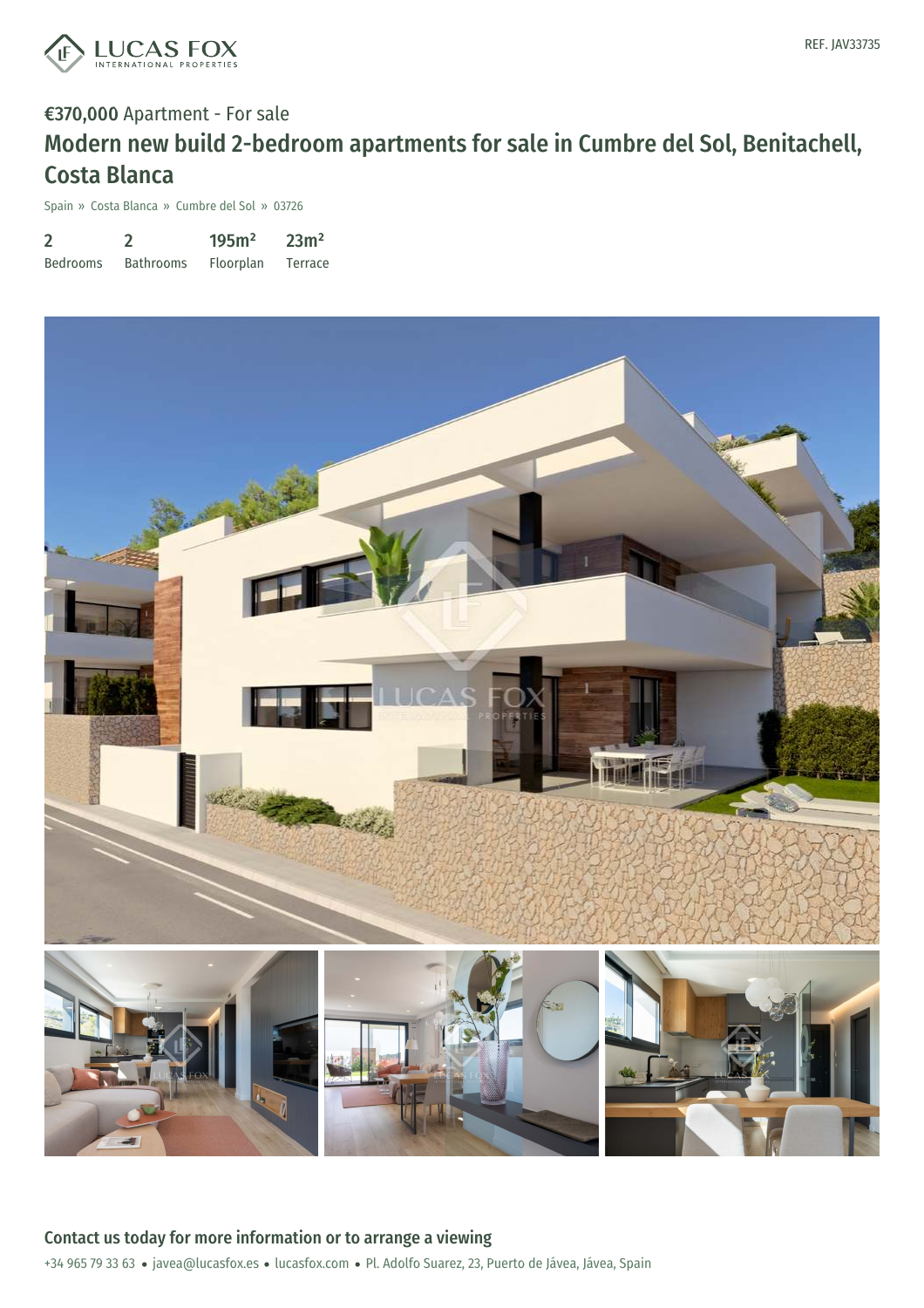

## €370,000 Apartment - For sale Modern new build 2-bedroom apartments for sale in Cumbre del Sol, Benitachell, Costa Blanca

Spain » Costa Blanca » Cumbre del Sol » 03726

2 Bedrooms 2 Bathrooms 195m² Floorplan 23m² Terrace

#### **OVERVIEW**

### New build apartments, with a modern architecture, 2 bedrooms and 2 bathrooms, kitchen open to the living room, with various models to choose from for sale in Cumbre del Sol, Costa Blanca.

These newly built apartments all enjoy outdoor spaces such as terraces, or gardens in the case of the ground floor properties and rooftop solanums in the penthouses.

The layout of the homes has been carefully designed to make the most of the space, taking advantage of the Mediterranean light and offering extra comfort in your dayto-day life.

The properties are equipped with underfloor heating, hot and cold air conditioning by ducts with a thermostat in the living room, hot water by Altherma system, electrical appliances are included and a project of decoration to give them style and warmth.

The communal areas are designed for relaxation and to enjoy as a family, with a pool surrounded by large terraces to enjoy the sun, a playground for kids, a social club, gardens and parking areas. Within a short distance to Cala del Llebeig, the heart of Moraira and all the services that the Residential Resort Cumbre del Sol is equipped with.



[lucasfox.com/go/jav33735](https://www.lucasfox.com/go/jav33735)

Mountain views, Garden, Swimming pool, Terrace, Natural light, Modernist building, Parking, Underfloor heating, Air conditioning, Alarm, Balcony, Equipped Kitchen, New build, Playground, Storage room, Views